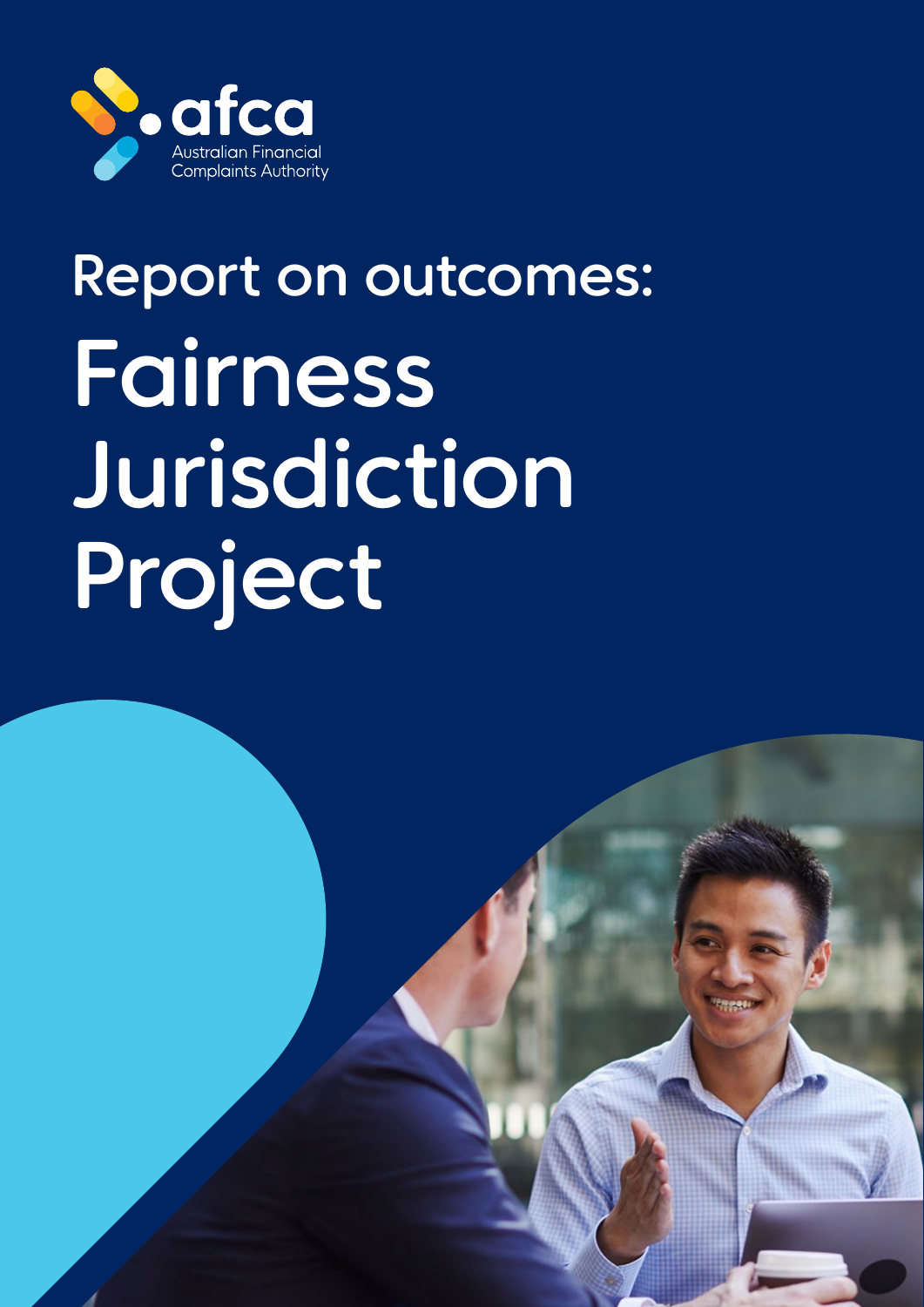## **Contents**

| <b>Deputy Chief Ombudsman's message</b>                 | $\overline{\mathbf{3}}$ |
|---------------------------------------------------------|-------------------------|
| <b>Purpose</b>                                          | 4                       |
| Focus of the project                                    | 4                       |
| <b>Creating a fairness framework for AFCA</b>           | 5                       |
| The fairness jurisdiction framework                     | 5                       |
| <b>Engagement and consultation with stakeholders</b>    | 7                       |
| Internal engagement                                     | 7                       |
| External engagement                                     | 7                       |
| <b>Understanding and explaining AFCA's jurisdiction</b> | 9                       |
| Element 1 - AFCA's fairness jurisdiction                | 9                       |
| Element 2 - The fairness tests in the AFCA Rules        | 10                      |
| <b>Ensuring consistency of experience</b>               | 12                      |
| Element 3 - The fairness navigation tool                | 13                      |
| Element 4 - AFCA's approach roadmap                     | 15                      |
| <b>Delivering a fair process</b>                        | 16                      |
| Element 5 - AFCA's Engagement Charter                   | 16                      |
| Element 6 - Delivering fair process                     | 17                      |
| Element 7 - Procedural fairness                         | 18                      |
| Providing a fair outcome                                | 19                      |
| Element 8 - Fair outcomes                               | 19                      |
| Element 9 - Fair remediation                            | 20                      |
| Element 10 - Documenting fair outcomes                  | 20                      |
| <b>Other initiatives</b>                                | 21                      |
| <b>Next steps</b>                                       | 21                      |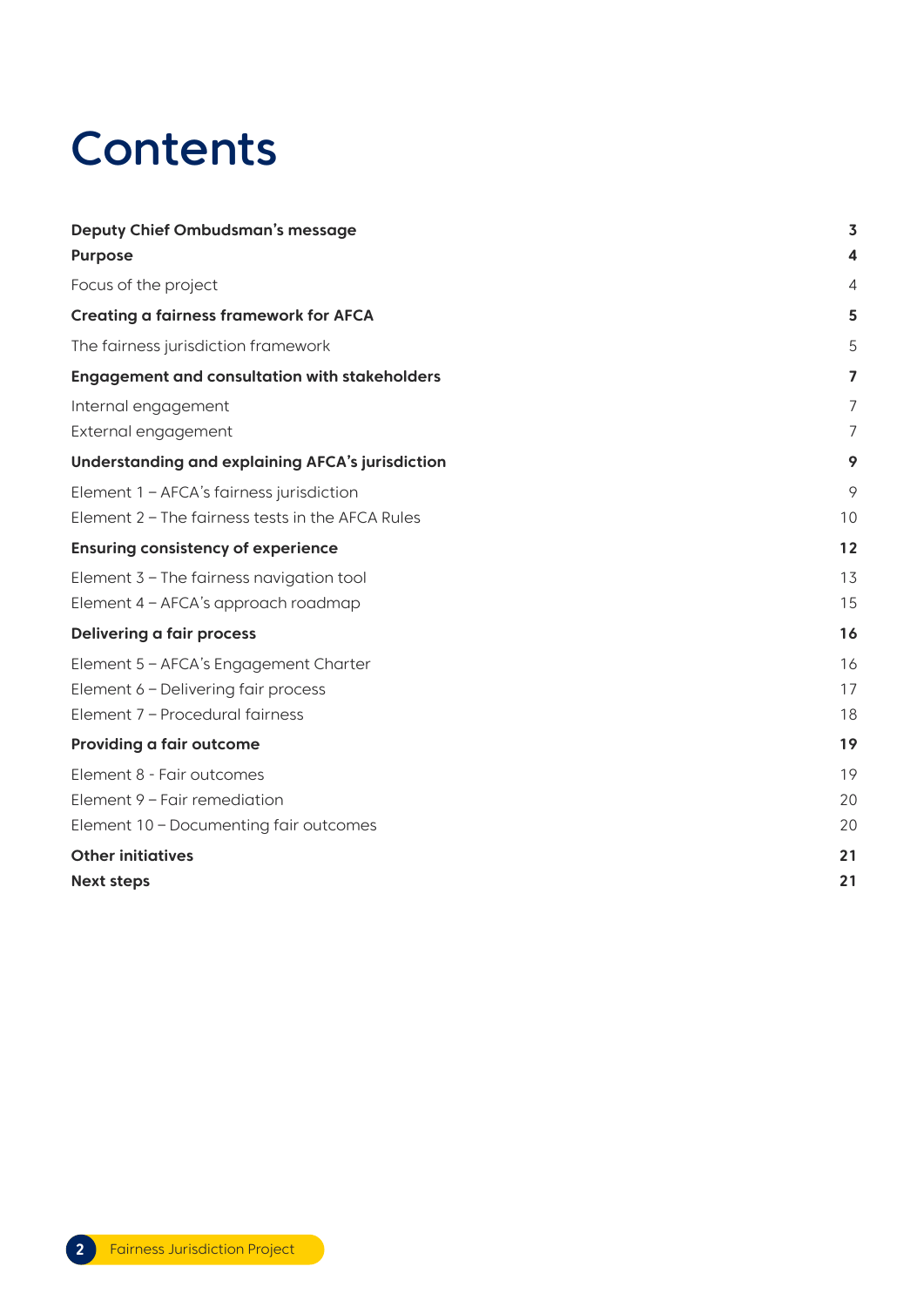<span id="page-2-0"></span>

## Deputy Chief Ombudsman's message

AFCA's Rules describe a jurisdiction which requires AFCA to do what is fair in all the circumstances, in the handling and determination of complaints. This includes delivering a fair process and fair outcomes for all parties to a complaint.

AFCA's jurisdiction is unique in that sense. AFCA is not a court of law. It is an independent external dispute resolution scheme, designed to ensure informal, flexible, fair, efficient and effective resolution of financial services complaints between consumers and AFCA members.

As a new organisation which commenced operation in 2018, AFCA and its new staff base needed to understand its jurisdiction and the scope and nature of its remit, to clearly describe and explain that jurisdiction to its stakeholders, including parties to a complaint, and to apply the jurisdiction consistently and predictably in the handling and determination of complaints.

Our stakeholders also reiterated the importance of these objectives in their submissions to AFCA's Independent Review in 2021.

AFCA's Fairness Jurisdiction Project was a strategic initiative undertaken to deliver a framework and key artefacts that would assist AFCA to meet these objectives.

We recognise that fairness as a concept means different things to different people. AFCA's project did not set out to define what is fair or unfair in the provision of financial services or create new standards of conduct for financial services firms. AFCA's role is to apply the law, codes of practice and regulatory guidance in place at the time the conduct complained about occurred.

We did set out however to ensure that AFCA and its staff understood its jurisdiction, could readily and clearly explain that jurisdiction and could consistently and transparently apply it to any complaint we received, across the broad range of financial services and products delivered by AFCA members.

AFCA's project described and benchmarked our fairness jurisdiction both domestically and internationally, built a framework to assist AFCA staff to consistently apply the fairness jurisdiction in our complaint handling, articulated how the parties should engage with each other and AFCA to ensure a fair process, explained our approach to delivering fair outcomes and designed systems to calculate and capture fair outcomes once achieved.

I want to thank our external stakeholders, who consulted with us on this project and readily shared their insight, knowledge and wisdom in the development of a robust and comprehensive framework.

**Dr June Smith** Deputy Chief Ombudsman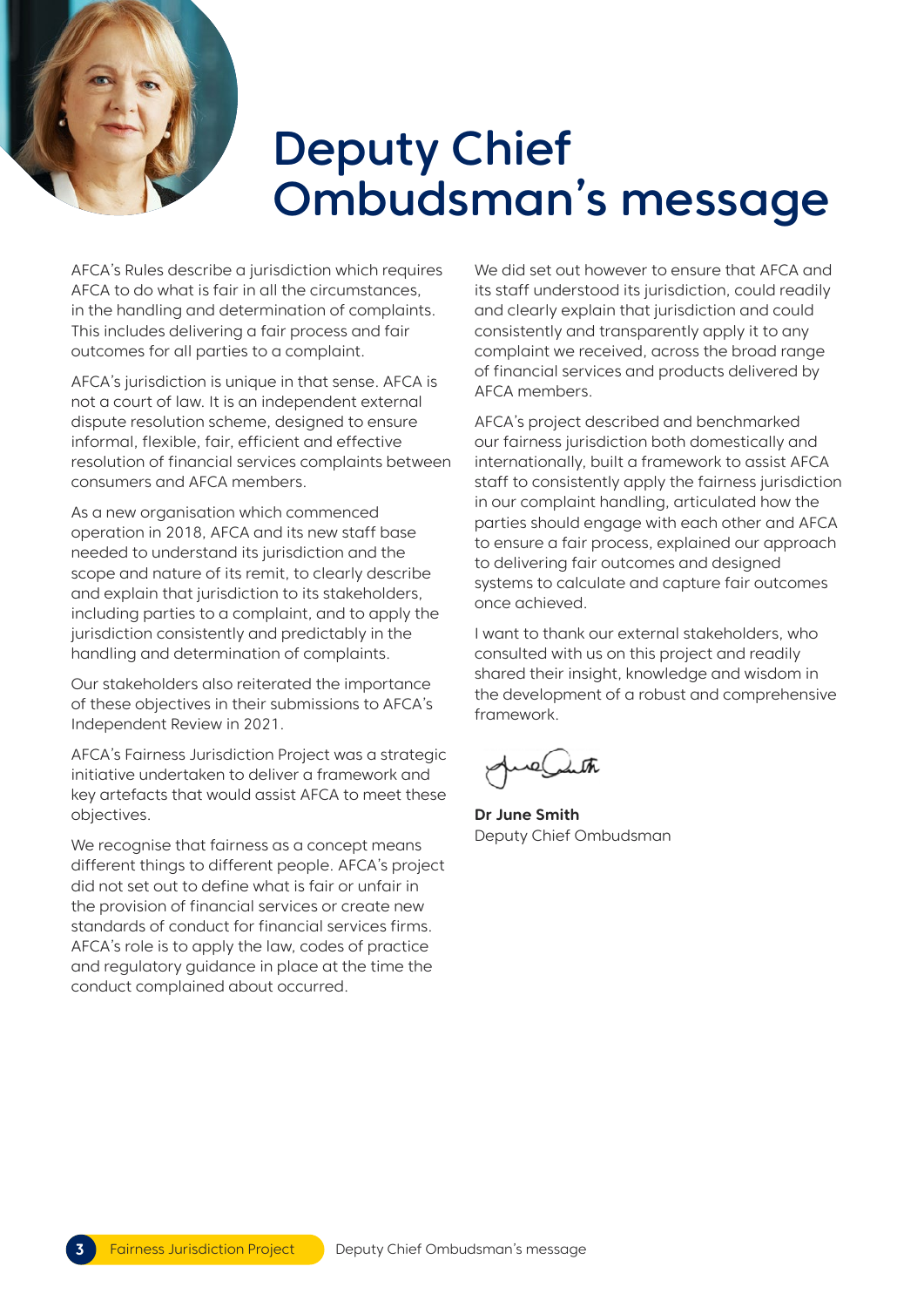## <span id="page-3-0"></span>Purpose

The purpose of this document is to report on the outcomes of AFCA's Fairness Jurisdiction Project conducted during 2019 to 2021. It sets out what we did, how we did it and what was achieved by AFCA. It must be read subject to the AFCA Rules and Operational Guidelines.

As one of AFCA's first strategic projects, it has set AFCA apart from its predecessor schemes by embarking on a project solely focused on the central tenant of the ombudsman service: our fairness jurisdiction and how we operate within it.

The aim of the project was to create a framework for AFCA to ensure that we operated within our fairness jurisdiction, making decisions and providing our dispute resolution services in a fair, independent and consistent way.

It should be noted that AFCA currently operates and delivers two technical and separate jurisdictions: the jurisdiction which covers superannuation complaints which is embodied in legislation and the non-superannuation jurisdiction covering all other types of financial complaints. Both jurisdictions are set out in AFCA's Rules. For the purposes of this document however, unless otherwise described, we refer to AFCA Rules more generally.

### Focus of the project



This detailed focus heralds a new transparency in the operation of ombudsman schemes and fosters an openness and engagement with our stakeholders and the broader community including government and regulators. The framework we have developed is based on an exchange of ideas, which allows AFCA to learn, innovate and continue to grow towards being a world class ombudsman scheme.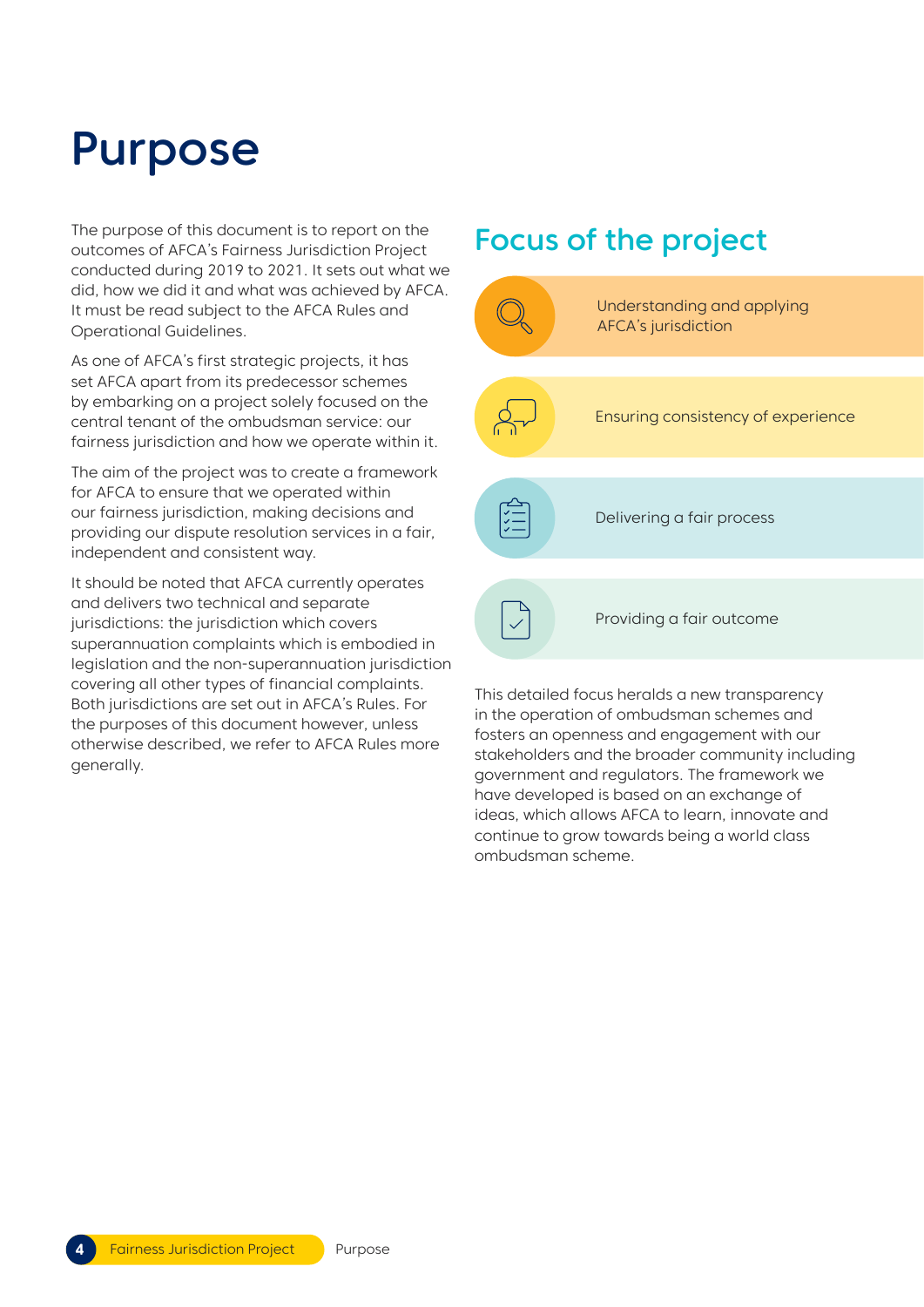## <span id="page-4-0"></span>Creating a fairness framework for AFCA

Our aim was to create a framework for how we would operate within our fairness jurisdiction, making decisions and providing our dispute resolution in a fair, independent and consistent way.

## The fairness jurisdiction framework

We have created a framework within which to understand, explain, interpret and apply the AFCA Rules and AFCA's fairness jurisdiction. This framework brings together 10 elements that operate to ensure that we deliver on our mandate of providing fair, efficient and consistent dispute resolution.

The table below describes the 10 elements of the framework against their focus area.

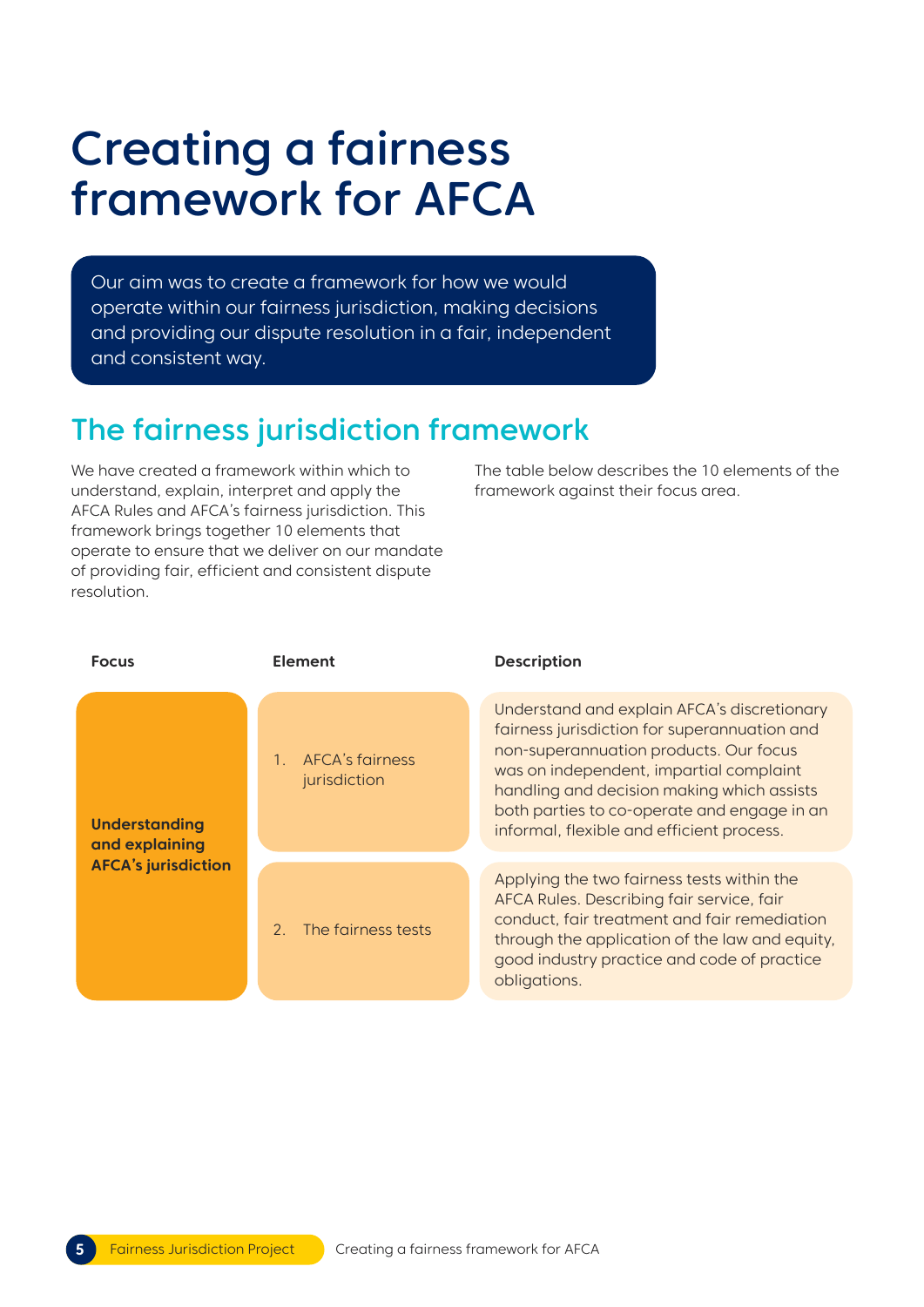| <b>Focus</b>                                    | <b>Element</b>                        | <b>Description</b>                                                                                                                                                                                                                                                                                                                        |
|-------------------------------------------------|---------------------------------------|-------------------------------------------------------------------------------------------------------------------------------------------------------------------------------------------------------------------------------------------------------------------------------------------------------------------------------------------|
| <b>Ensuring</b><br>consistency of<br>experience | 3.<br>The fairness<br>navigation tool | A tool to guide engagement between the<br>parties and AFCA about the identification,<br>investigation and assessment of issues<br>in dispute.                                                                                                                                                                                             |
|                                                 | AFCA's approach<br>4.<br>roadmap      | A library of guidance documents, approach<br>documents, fact sheets, information bulletins<br>and published decisions that explain how<br>AFCA will approach complaint handling<br>and decision making for particular types of<br>complaints.                                                                                             |
| Delivering a<br>fair process                    | 5.<br>AFCA's Engagement<br>Charter    | Articulating how the parties should engage<br>within a fairness jurisdiction, with each other<br>and with AFCA. This includes what constitutes<br>reasonable co-operation by the parties,<br>accountability and consequences for non-<br>compliance with AFCA processes or member<br>obligations and meeting AFCA's service<br>standards. |
|                                                 | Delivering fair<br>6.<br>process      | Delivering a fair process in an informal,<br>flexible, external dispute resolution setting.                                                                                                                                                                                                                                               |
|                                                 | Procedural fairness<br>7.             | Meeting AFCA's obligation to be independent<br>and impartial.                                                                                                                                                                                                                                                                             |
| Providing a<br>fair outcome                     | Achieving fair<br>8.<br>outcomes      | Delivering substantive fairness. Clearly<br>explaining reasons for decision. Revising<br>templates and engaging in Plain<br>English Writing.                                                                                                                                                                                              |
|                                                 | Fair remediation<br>9.                | How AFCA will assess and calculate loss,<br>contribution, mitigation and apportionment if<br>unfair practice occurs.                                                                                                                                                                                                                      |
|                                                 | 10. Documenting fair<br>outcomes      | Resolving complaints to achieve<br>fair outcomes.<br>Capturing fair outcomes in terms of<br>settlement.<br>Clear articulation of reasons for decision and<br>why it is fair.                                                                                                                                                              |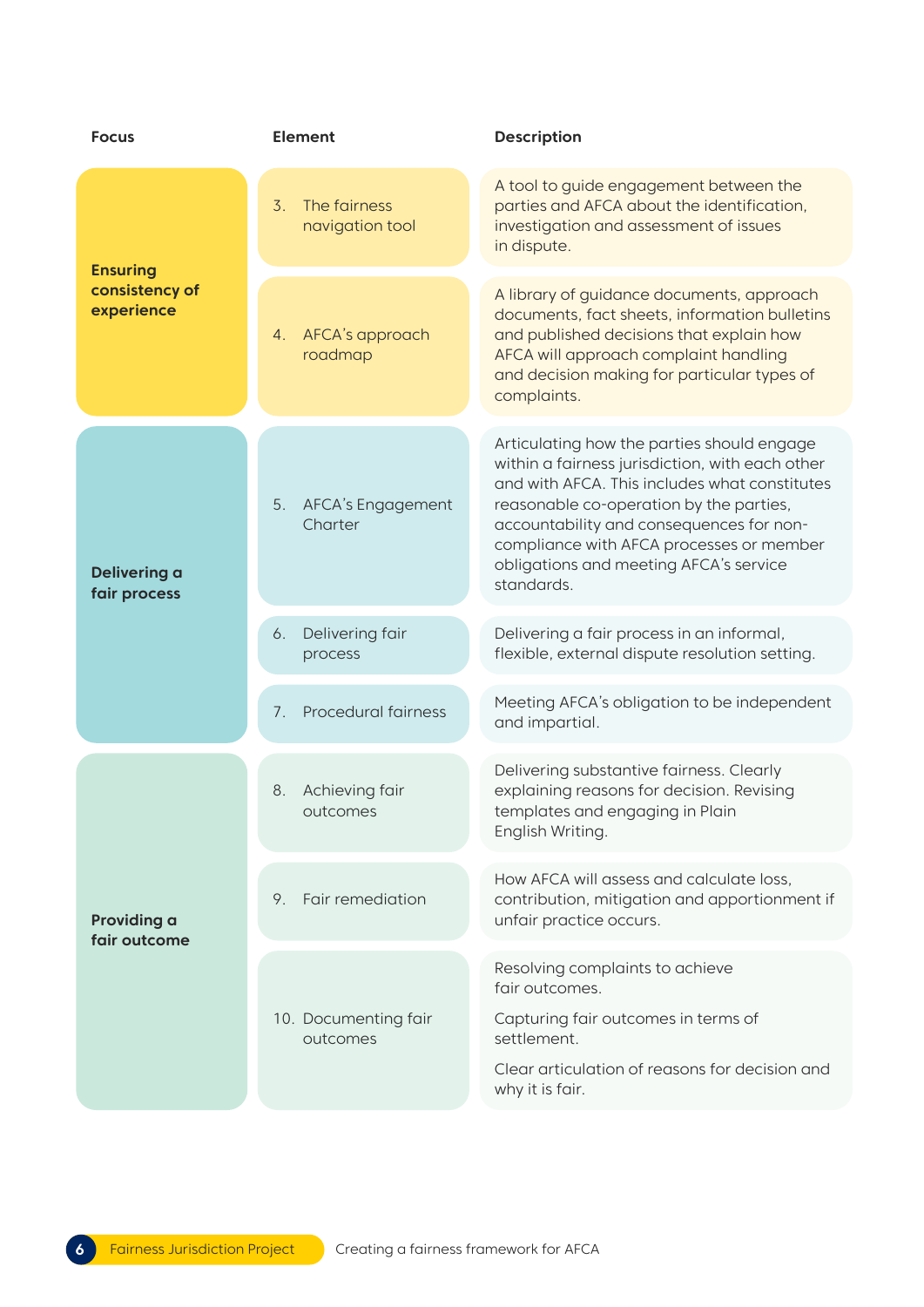## <span id="page-6-0"></span>Engagement and consultation with stakeholders

This was a significant strategic project for AFCA. As a result, we engaged extensively with stakeholders about the development of the framework and its 10 elements. Our engagement was open and transparent. The thoughtful feedback and insight provided during this process helped shape our work.

## Internal engagement

Led by a steering committee sponsored by the Deputy Chief Ombudsman, all of AFCA was engaged in creating and testing the framework and the materials developed to support it. A cross business working group ensured that expertise from across AFCA was leveraged to design and develop the framework.

Areas of the business consulted included:

- **•** decision makers
- **•** case workers
- **•** front line staff
- **•** People and Culture
- **•** Learning and Development
- **•** shared services including legal, risk and membership services
- **•** communications and engagement teams
- **•** AFCA's Senior and Executive Leadership teams
- **•** the AFCA Board.

### External engagement

We engaged across all sectors of the financial services industry as well as with Treasury, regulators, AFCA members and consumer advocates. Many of our stakeholders were navigating the impacts of the Hayne Royal Commission report in early 2019, so our stakeholders were very interested and engaged with AFCA about this work. The feedback given was open, considered and helped to shape our thinking and the final framework. Overwhelmingly, there was strong support and interest in AFCA's work in this area and the aims of the project.

Stakeholders engaged throughout 2019 to 2021 included:

- **•** AFCA member financial firms
- **•** industry and professional peak bodies
- **•** AFCA's industry liaison groups
- **•** regulators
- **•** Government and Treasury
- **•** other ombudsman schemes
- **•** consumer advocates and legal representatives
- **•** AFCA's independent assessor
- **•** Code Compliance Committees.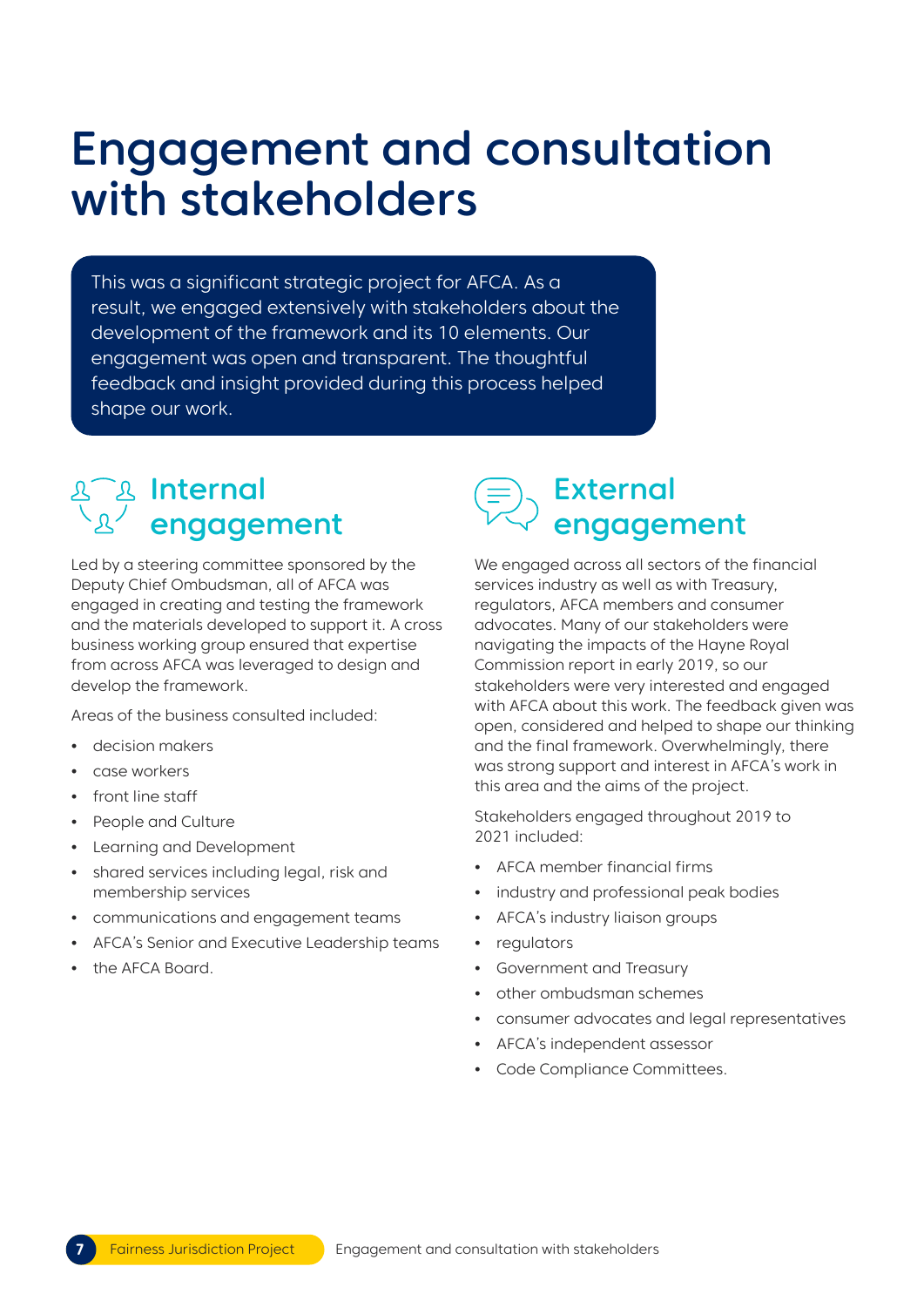Events attended and hosted included:

- **•** round table discussions
- **•** individual meetings
- **•** member forums, webinars and liaison group meetings
- **•** industry forums
- **•** external finance conference presentations
- **•** individual financial firm engagement.

We used a number of techniques in our consultation processes, including formal and informal engagement, use of round tables, consultation papers, written submissions and surveys.

Given the importance and significant support for an Engagement Charter, we prepared a formal consultation paper about this element of the fairness framework. We released the consultation paper to our 40,000 members, as well as consumer representative organisations from our consumer advisory network, relevant regulators and Treasury. We received 21 detailed written submissions from industry peak bodies and financial firms, as well as significant informal feedback from other stakeholders. This feedback was very rich and was incorporated into the final Engagement Charter publicly released by AFCA on 1 September 2021.

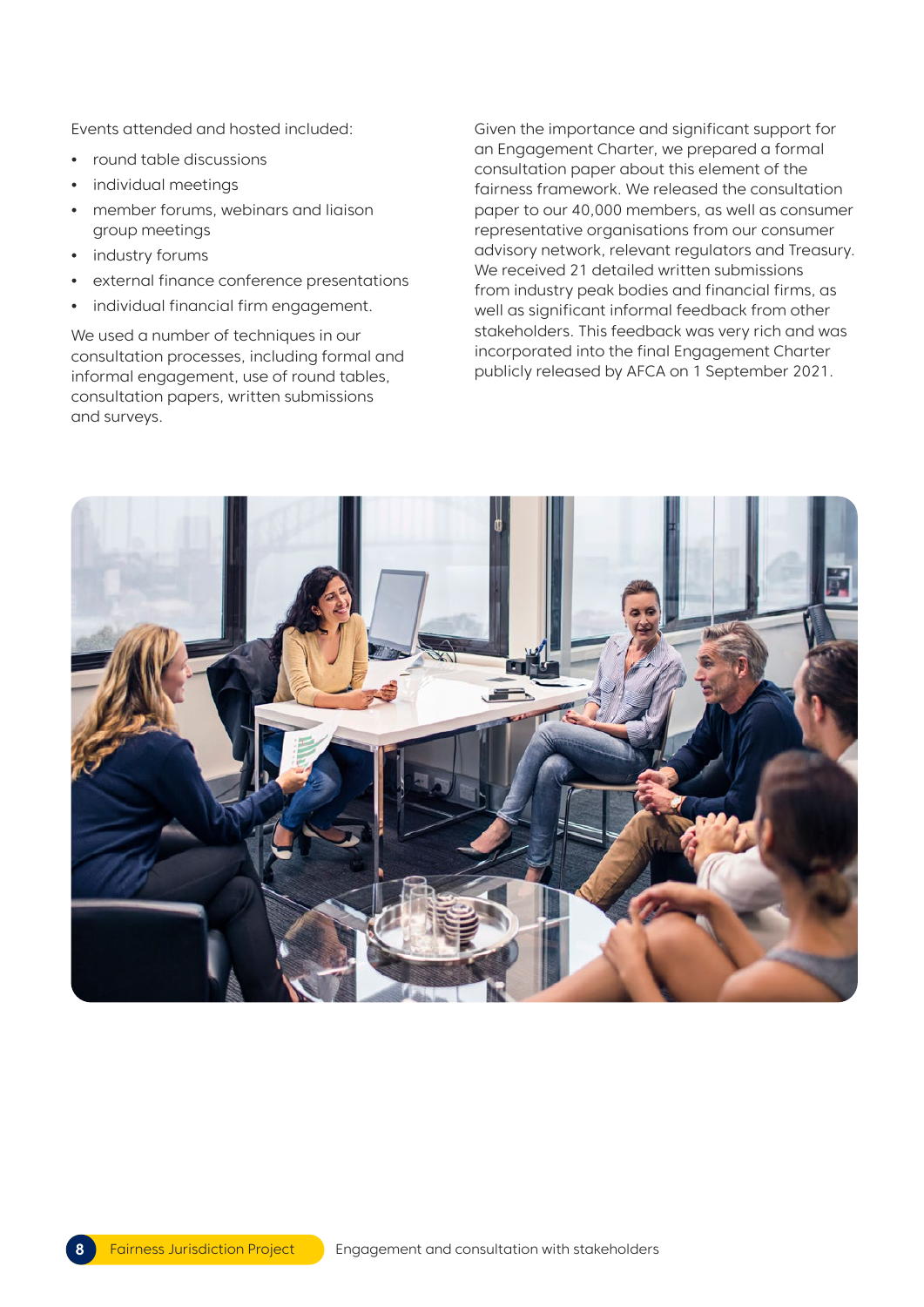## <span id="page-8-0"></span>Understanding and explaining AFCA's jurisdiction

Our journey started by understanding the fairness jurisdiction outlined in our Rules

## Element 1 – AFCA's fairness jurisdiction

### **Academic research**

We commissioned leading expert, Professor Jeannie Patterson of Melbourne University School of Law and Business. Professor Patterson and her team undertook legal and consumer research and benchmarked AFCA's fairness jurisdiction against other ombudsman schemes and tribunals in Australia and internationally, many of which also exercise a fairness jurisdiction. The research identified the key elements of the jurisdiction, how it should operate in practice and how it is different to the jurisdiction exercised by courts.

The research also:

- **•** considered the judicial interpretation of our jurisdiction and predecessor schemes
- **•** set out the key elements required to build a robust framework so AFCA can meet its remit
- **•** identified a model to allow AFCA to assess fairness through the lifecycle of the customer relationship with a financial firm
- **•** helped AFCA to understand and then explain how its fairness jurisdictions operate in practice.

This research informed the model framework described above on pages 5 and 6.

#### **Judicial interpretation of AFCA's fairness jurisdiction**

There are now a number of court decisions about the application and interpretation of AFCA's jurisdiction and its predecessor schemes. In these decisions, the courts have been clear that AFCA has a fairness jurisdiction.

This is not new. Many ombudsman schemes across the world including Australia have been operating fairness jurisdictions for many years.

These court decisions have affirmed that AFCA can apply a fairness approach in determining complaints. Having regard to relevant legal principles and the law is important, but these are not the only factors AFCA may consider under its Rules.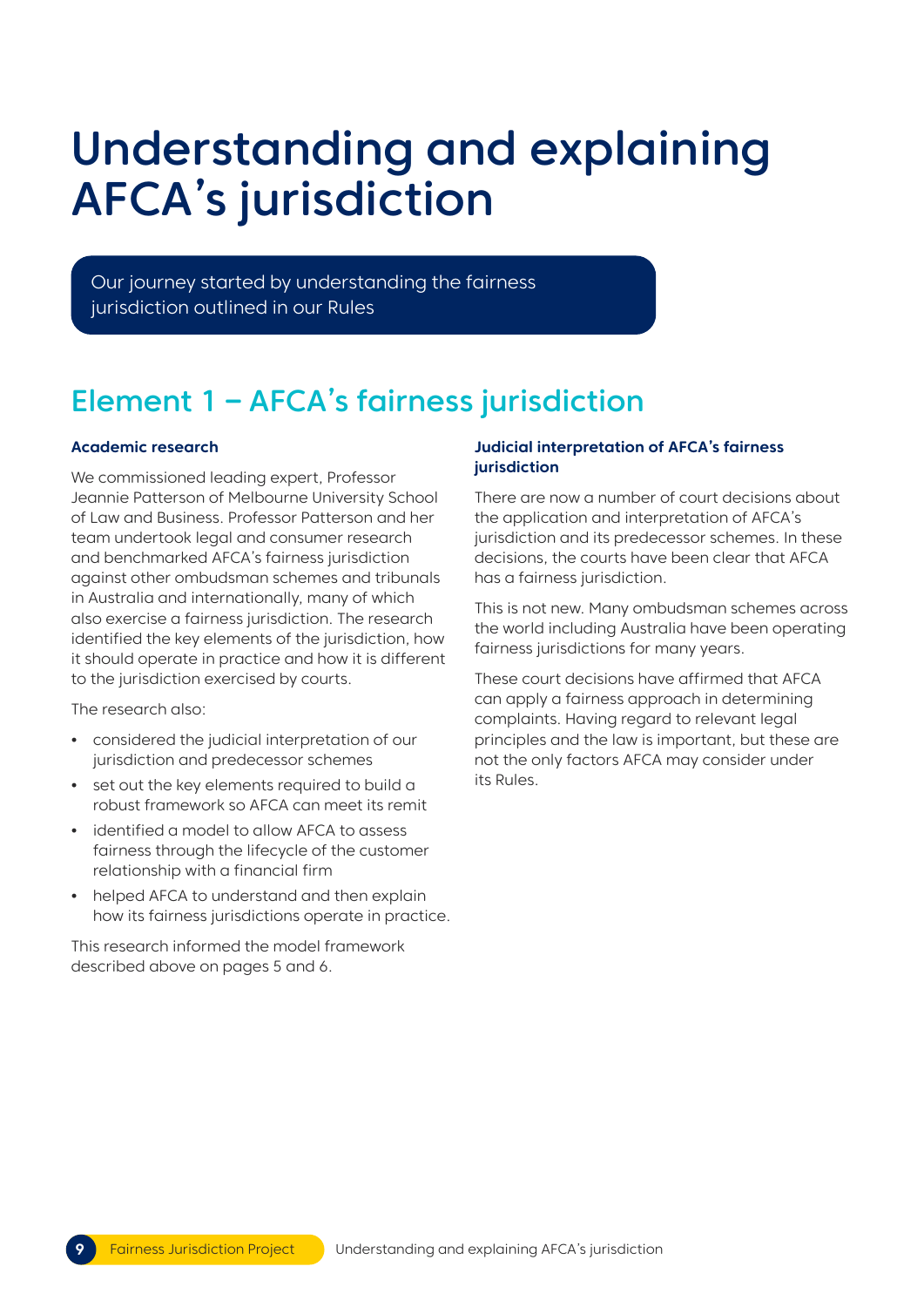## <span id="page-9-0"></span>Element 2 – The fairness tests in the AFCA Rules

There are two fairness tests found in AFCA's Rules that AFCA staff must apply when assessing complaints:

#### **In our general jurisdiction**

In assessing and determining complaints, an AFCA Decision Maker must do what they consider is fair in all circumstances having regard to:

- a) legal principles
- b) applicable industry codes or guidance
- c) good industry practice
- d) previous relevant Determinations of AFCA or Predecessor Schemes (but these are not binding)

This is the first of two "fairness tests" in AFCA's Rules.

#### **In our superannuation jurisdiction**

When determining a superannuation complaint, the AFCA Decision Maker:

- a) may refer a question of law to the Federal Court in accordance with section 1054C of the Corporations Act
- b) must apply the approach specified in section 1055 of the Corporations Act.

#### **Application of the fairness test in superannuation complaints**

Section 1055 of the Corporations Act sets out an approach where AFCA must affirm a decision or conduct of a superannuation trustee or other decision maker (except a decision relating to the payment of a death benefit) if AFCA is satisfied that the decision, in its operation in relation to the complainant, or the conduct, was fair and reasonable in all the circumstances.

AFCA must affirm a decision relating to the payment of a death benefit if AFCA is satisfied that the decision, in its operation in relation to the complainant and any person joined as a party to the complaint, was fair and reasonable in all the circumstances.

AFCA cannot make a determination in a superannuation complaint that would be contrary to law, the governing rules of the superannuation fund or the terms and conditions of a relevant insurance policy.

When an AFCA decision maker determines a superannuation complaint, AFCA has all the same powers, obligations and discretions of the trustee, insurer, retirement savings accounts provider or other decision maker whose decision or conduct is being reviewed.

AFCA can refer a question of law to the Federal Court, and a party to a superannuation complaint may appeal to the Federal Court, on a question of law, from our determination.

### **How the fairness tests are applied in the general jurisdiction**

We did not seek to define what "fairness" means in our framework.

Rather, we are very much guided by the law and equity in our assessment of complaints at AFCA and within the framework. Fairness is found everywhere in law, including unfair contract terms, fiduciary duties, misleading and deceptive and unconscionable conduct obligations and the obligation of licensees to be efficient, honest and fair.

We also acknowledge that the financial services regulatory environment continues to evolve with many new service providers and products and with the recent commencement of product design and distribution obligations, amongst other changes.

The framework has been designed to be product and technology neutral to accommodate a changing market and regulatory environment.

The University of Melbourne research helped us to also examine the current lifecycle of the relationship between a customer and financial firm to better understand established legal, equity and commercial principles such as fair dealing, fair treatment, fair service and fair remediation. This helped to guide our approach to how we might consistently apply the fairness tests to the many different product and service types AFCA sees in its dispute resolution work.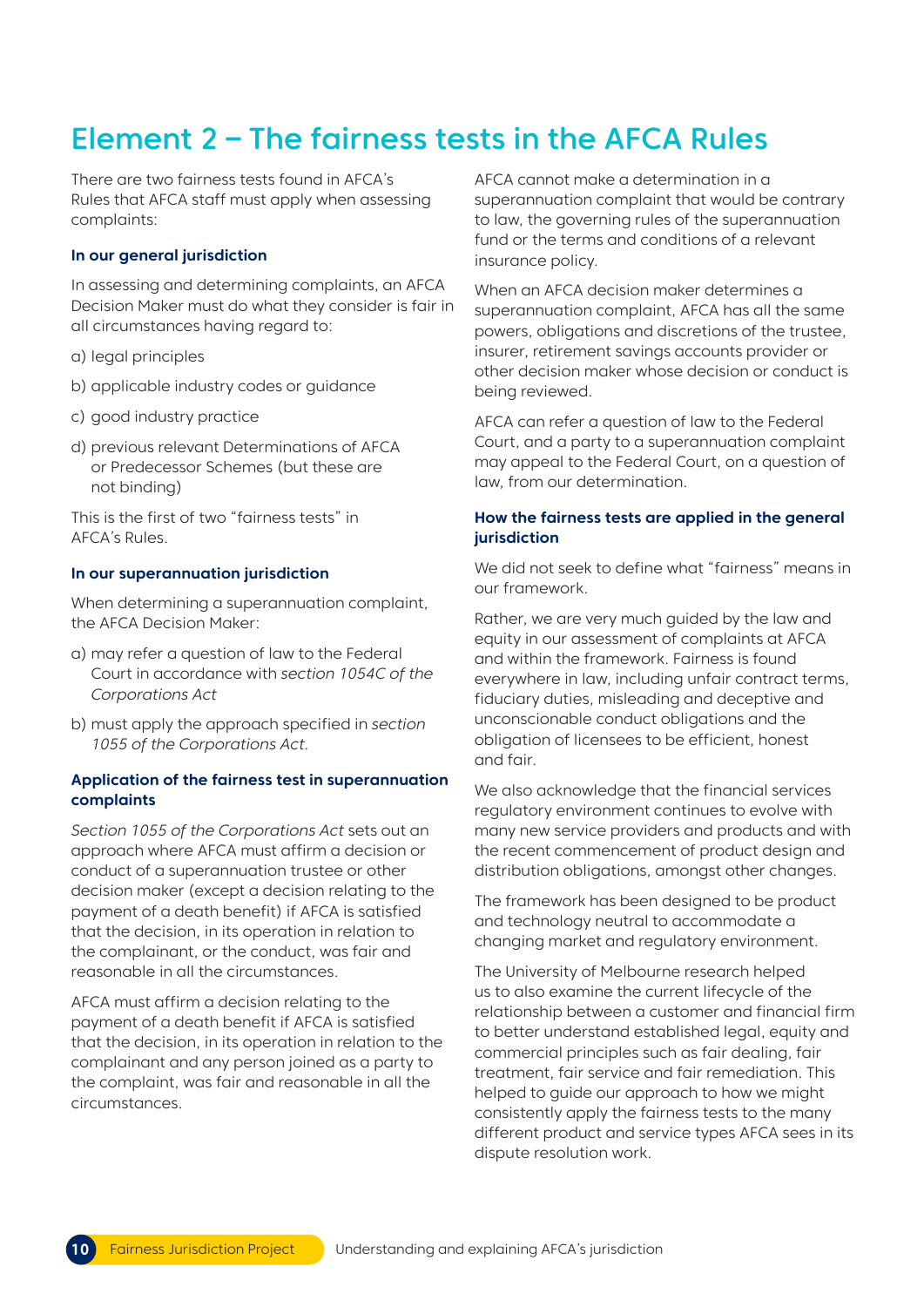Interestingly, these four principles are also articulated in different forms in relevant industry and professional codes of practice. This includes how financial firms will engage with customers experiencing vulnerability, the timeliness and fairness of claims and complaints handling practice and the ethical and professional values that underpin the delivery of financial services, financial advice and financial products to Australian consumers.

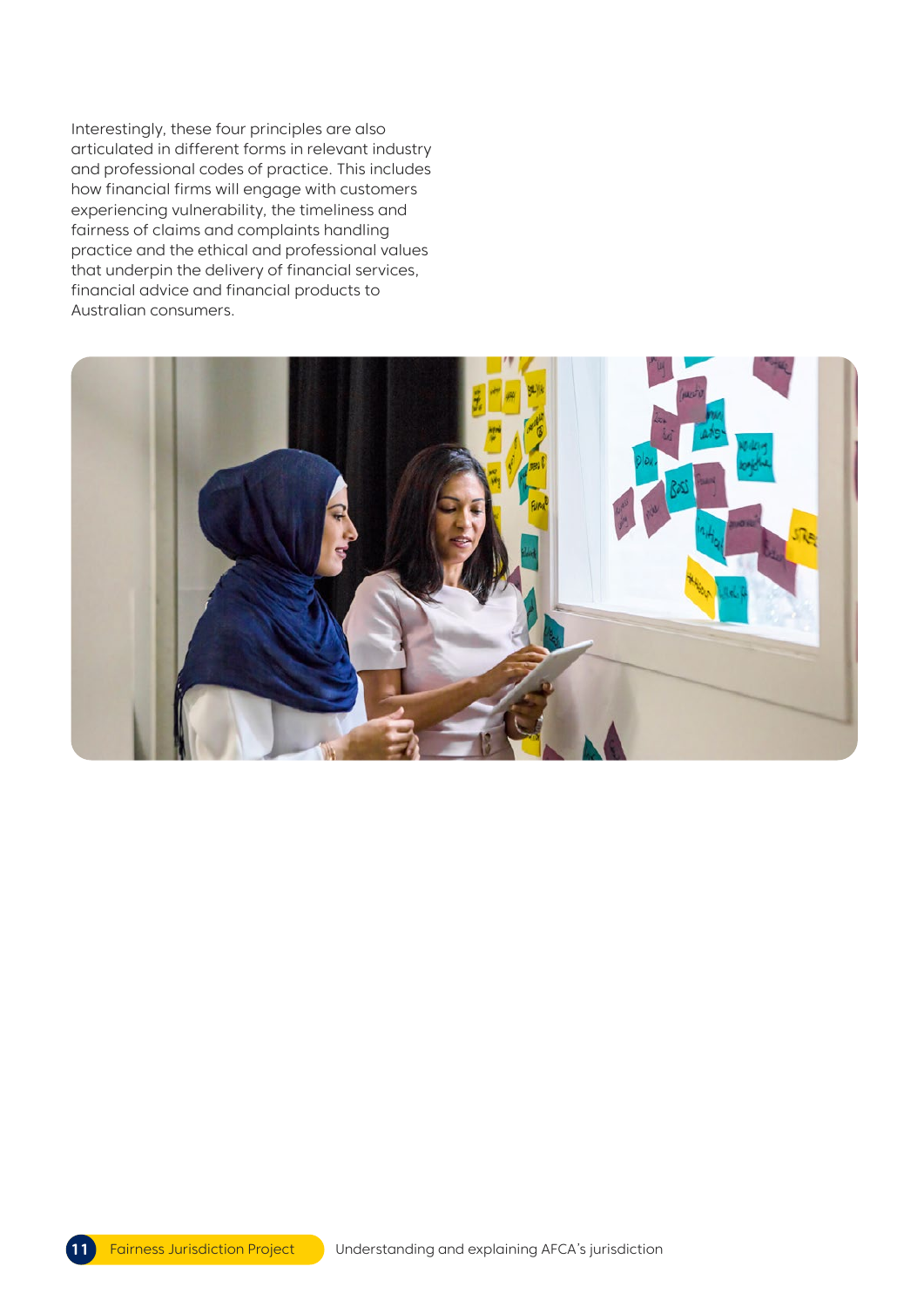## <span id="page-11-0"></span>Ensuring consistency of experience

AFCA applies the legal and commercial standards that existed at the time of the conduct complained of.

AFCA's fairness jurisdiction is mandated by statute and supported by regulatory guidance. It reflects long-standing and familiar principles of law and equity.

Since the commencement of our operations, we have spent time and significant resources talking about our jurisdiction both internally and externally.

As part of the fairness jurisdiction project, we developed and delivered robust training to all complaint handling staff, including adjudicators and ombudsmen, focusing on the operation and application of our jurisdiction and AFCA's decisionmaking powers set out in our Rules.

We have also integrated our fairness jurisdiction into our operations, culture and systems, including in our:

- **•** leadership capability framework
- **•** operational KPIs
- **•** case management systems
- **•** complaint handling, conciliation and decisionmaking processes
- **•** knowledge management resources
- **•** templates
- **•** approach documents, fact sheets and other guidance
- **•** service complaint handling processes.

This work has been particularly important given the rapid growth of AFCA in our first three years of operation and the volume of complaints we have handled.

Our staff's understanding of our jurisdiction and how it operates in practice has been enhanced and deepened through this important training and embedding of knowledge.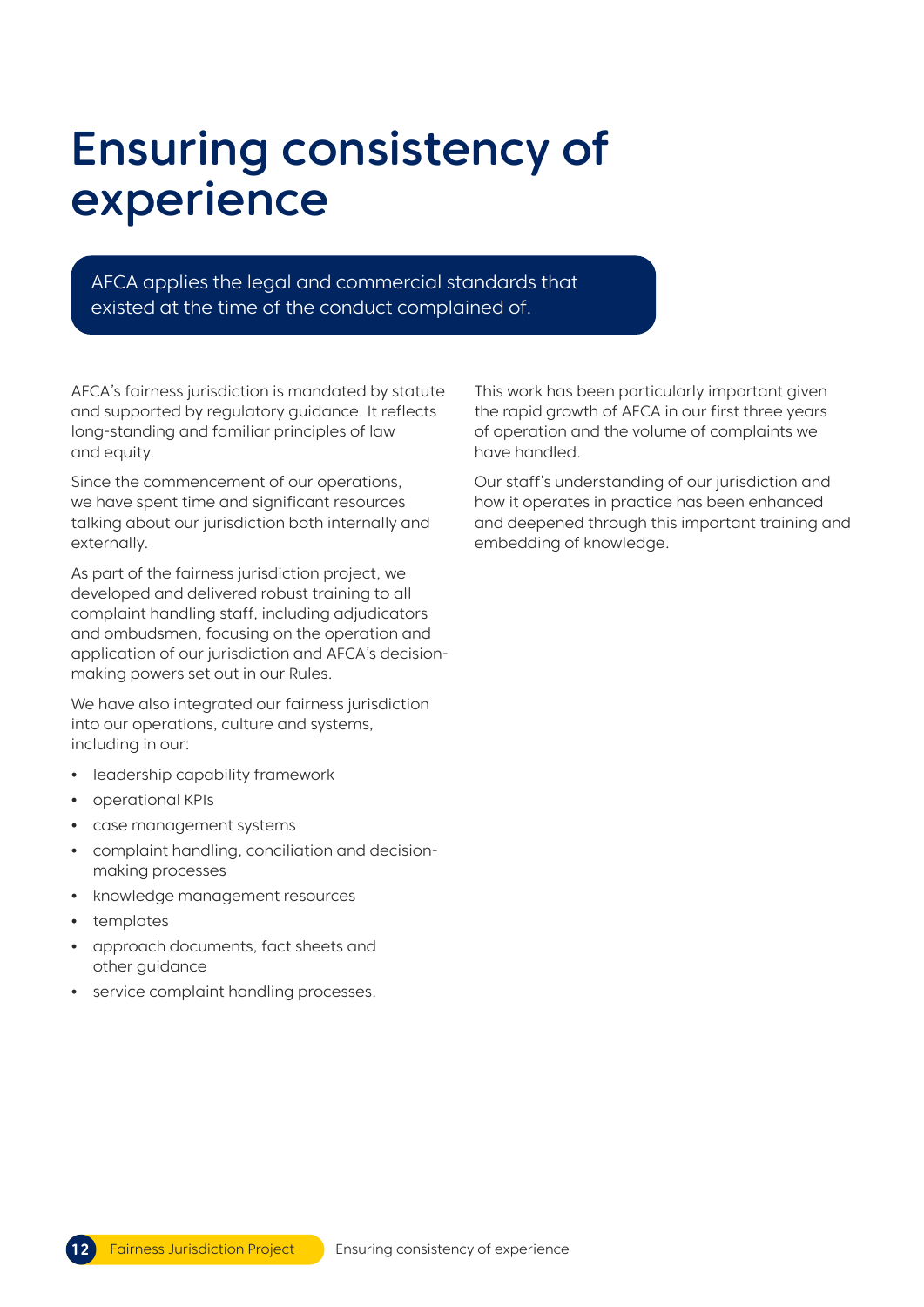## <span id="page-12-0"></span>Element 3 – The fairness navigation tool

With the assistance of the University of Melbourne research, we developed an internal navigation aide to help ensure consistency of approach and understanding of AFCA's role in the dispute resolution process. This aide is designed to assist AFCA staff and the parties to identify and discuss the key issues in a complaint against the primary legal, regulatory and codified obligations of a financial firm.

The development of the navigation tool was also informed by AFCA's experience of over 270,000 complaints in its first three years of operation and significant consultation with stakeholders.

Clarity of the issues to be assessed and determined at an early stage in the process is a critical part of AFCA's ability to deliver a fair process and a fair outcome and bring finality to a complaint.

The tool was developed to reflect the 10 key issues predominantly raised by consumers in AFCA complaints, across all financial product areas.

The tool then links those issues to the 10 primary legal, regulatory and code obligations applying to financial firms and individual practitioners in the provision of financial products and services.

The tool has a series of 10 framing questions to assist staff link the typical issues we see in complaints to those obligations.

The questions were mapped against the relevant law, regulatory guides and code obligations within the financial services sector to ensure relevance and alignment to the AFCA Fairness Tests.

The tool then describes how AFCA will explore what is fair in all circumstances in the context of the dealings the parties have had, the conduct and services provided, the way in which the parties have engaged and treated each other and what might constitute fair remediation in all of the circumstances, if that analysis is required.

We tested the tool with our stakeholders and received significant support for the development of this resource. Indeed, many stakeholders have also sought to develop their own similar internal tools to assist in their decision-making frameworks.

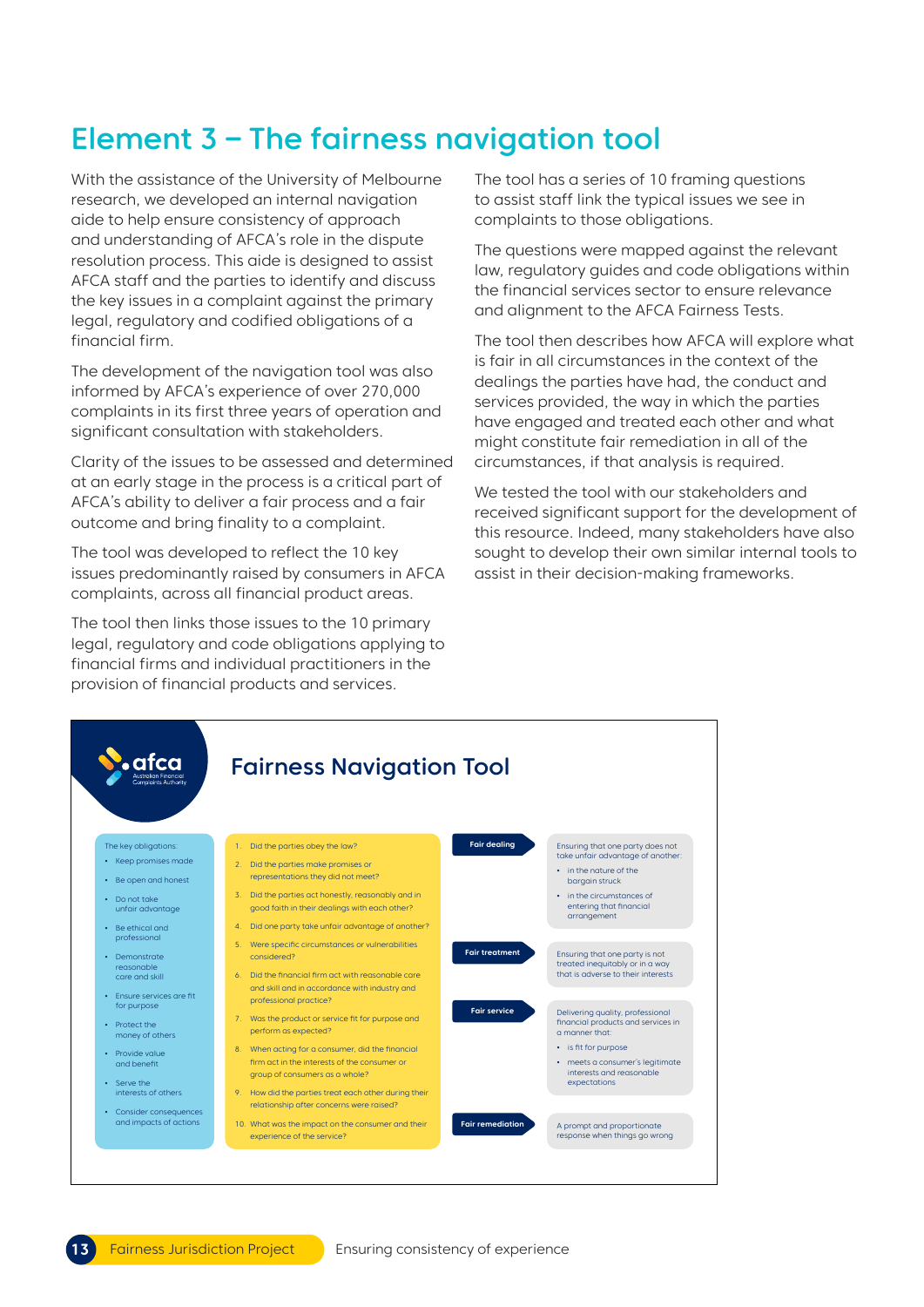

### **What the fairness navigation tool does**

- **•** Provides support as a navigation aide to assist AFCA staff and the parties to a complaint.
- **•** Provides clarity of the issues to be assessed and determined at an early stage in the AFCA process.
- **•** Has been mapped against the relevant law, regulatory guides and code obligations
- **•** Supports AFCA to describe how it will consider what is fair in all the circumstances.
- **•** Guides parties and AFCA to have conversations, in simple language, about the key issues to be explored.
- **•** Helps AFCA deliver a fair process and a fair outcome.



### **What the fairness navigation tool does not do**

- **•** Set a new standard of conduct for financial firms.
- **•** Reverse the onus onto financial firms to satisfy AFCA they have acted in accordance with their obligations.
- **•** Consumers must still satisfy AFCA that the financial firm has breached its obligations which has in turn caused loss.
- **•** The tool does not encompass every issue that might arise or refer to every question that may need to be asked and answered by the parties in assessing the merits of a complaint.

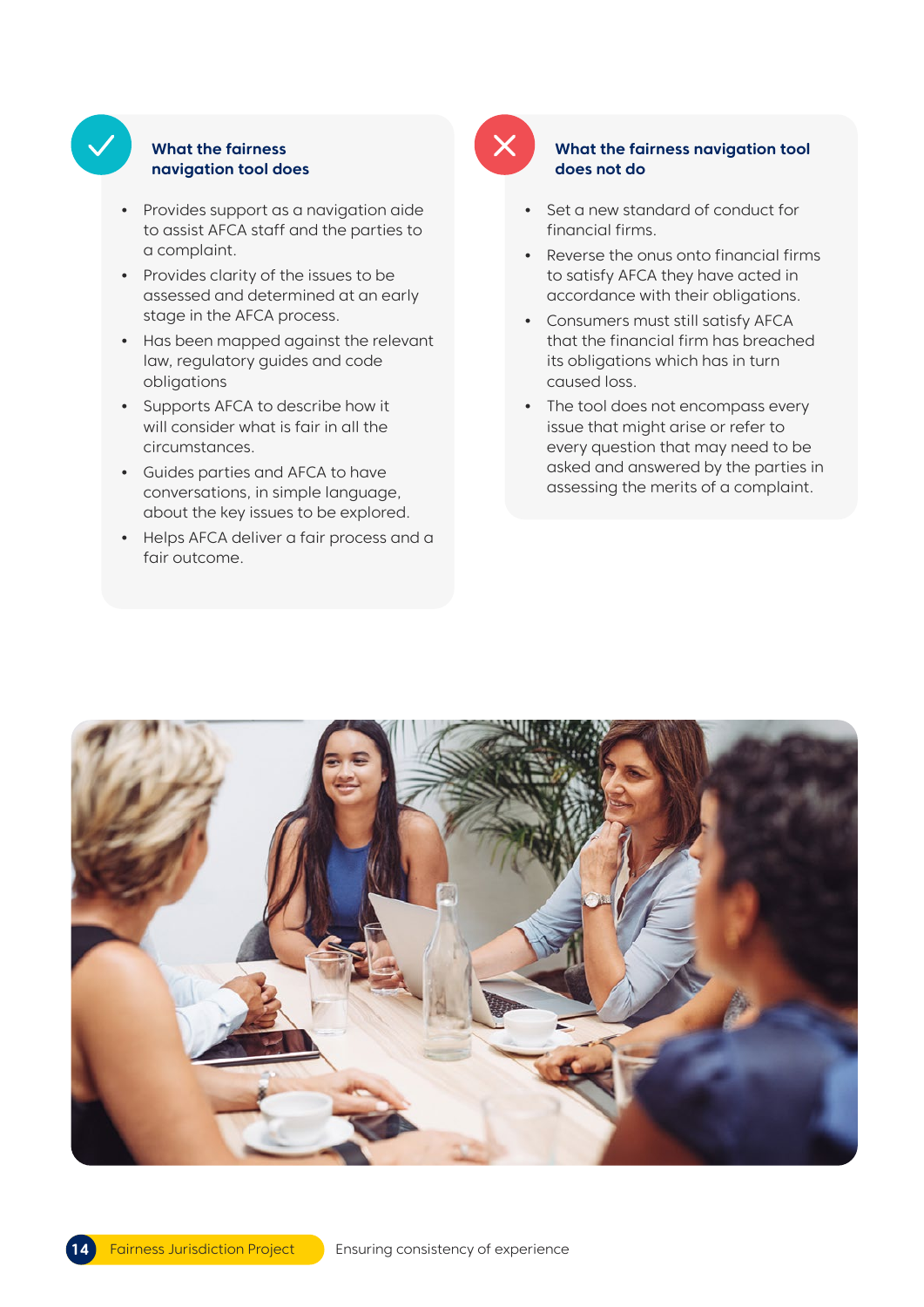## <span id="page-14-0"></span>Element 4 – AFCA's approach roadmap

It is important that AFCA is clear about how it will approach resolution of particular types of complaints within its jurisdiction. In its first three years of operation, AFCA published 85 approach documents, fact sheets and other guidance. Many of these were adopted from predecessor schemes and were well known to stakeholders.

As part of this project, all 85 documents have been revised to ensure they are aligned to the framework and re-published. Many required only minor amendment.

These documents describe how we may approach the resolution of certain types of complaints based on our experience. They give the parties to a complaint real insight into what they can expect during our process and the types of submissions they should make in support of their case.

All 85 documents form the initial section of our Roadmap, which will grow over time. This continues a long-established practice of external dispute resolution schemes across Australia and internationally.

This library of material is available on the AFCA website and our member portal.

In response to the recent Independent Review of AFCA, we are also developing a formal consultation process for the development of Approach documents in the future. This will ensure stakeholders help AFCA build guidance on matters that require greater clarity, assist in areas where AFCA has seen increasing volumes of complaints, explain our approach to particularly challenging legal or procedural matters, or assist the parties to reach resolution themselves.



These resources are designed to promote consistency and efficiency in our dispute resolution as well as ensuring that AFCA is transparent about the approach it will adopt to complaint handling and decision making.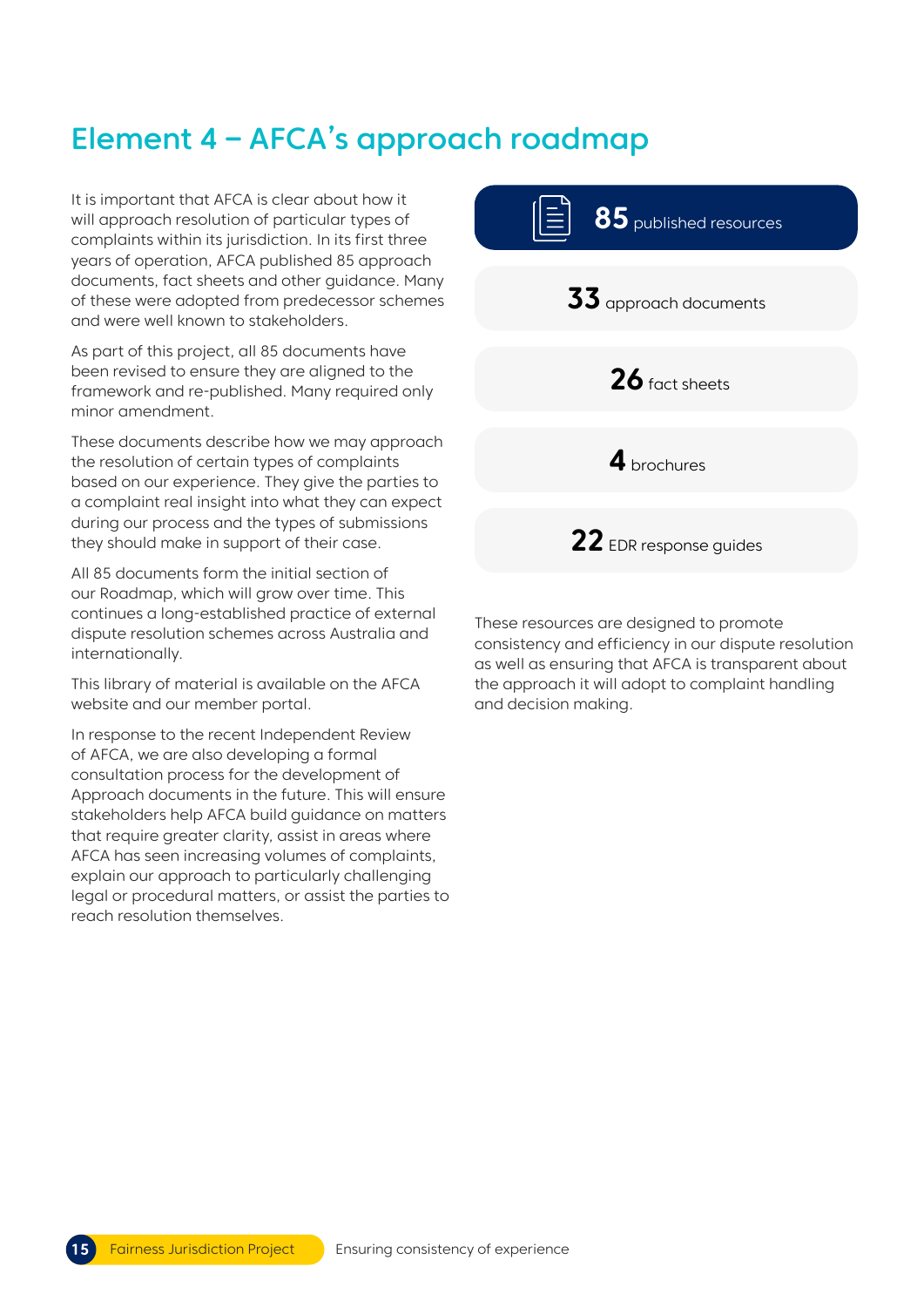## <span id="page-15-0"></span>Delivering a fair process

AFCA is a values-based organisation. We live our values, including to be fair and independent, transparent and accountable, honest and respectful, proactive and customer focused. The Engagement Charter supports our values and outlines the behaviours we expect from financial firms, complainants and AFCA employees when resolving complaints.

## Element 5 – AFCA's Engagement Charter

#### **What is it?**

The AFCA Engagement Charter outlines the behaviour we expect from financial firms, complainants and AFCA employees when resolving complaints. It also outlines AFCA's obligations to be fair, independent and impartial, as stated in AFCA's Rules.

It is a living document that describes the roles, responsibilities and expectations of each party to ensure that everyone engages in conduct that will facilitate a fair process. AFCA's expectation is that all parties will engage with each other and AFCA in a way that is transparent, honest, respectful, fair, efficient and cooperative.

The Charter also sets out how AFCA will respond to financial firms and complainants that do not engage in this way. As stated in the AFCA Rules, AFCA can, at its discretion, stop engaging with a party in exceptional circumstances. This includes circumstances of aggressive, bullying and harassing behaviour or in a manner which hinders fair process through undue delay, nondisclosure of relevant material, misleading and deceptive conduct.

AFCA will call out and act on behaviour it considers inconsistent with the principles in the Charter.

#### **Where to find it?**

#### **[www.afca.org.au/engagement-charter](http://www.afca.org.au/engagement-charter)**

#### **Addressing unfair engagement**

The Engagement Charter explains what happens and the steps AFCA may take if the parties do not engage in a way that facilitates fair process and fair outcomes.

We have created internal processes to identify inappropriate behavior and conduct by parties and to escalate and manage AFCA's response where the conduct is undermining AFCA's ability to ensure fair process and outcomes. This includes an assessment of whether or not to continue providing dispute resolution services to the parties. Our processes also allow us to monitor and track inappropriate conduct to ensure that our staff are working in a safe environment.

AFCA will also report inappropriate conduct by financial firms in the external dispute resolution process, to relevant regulators.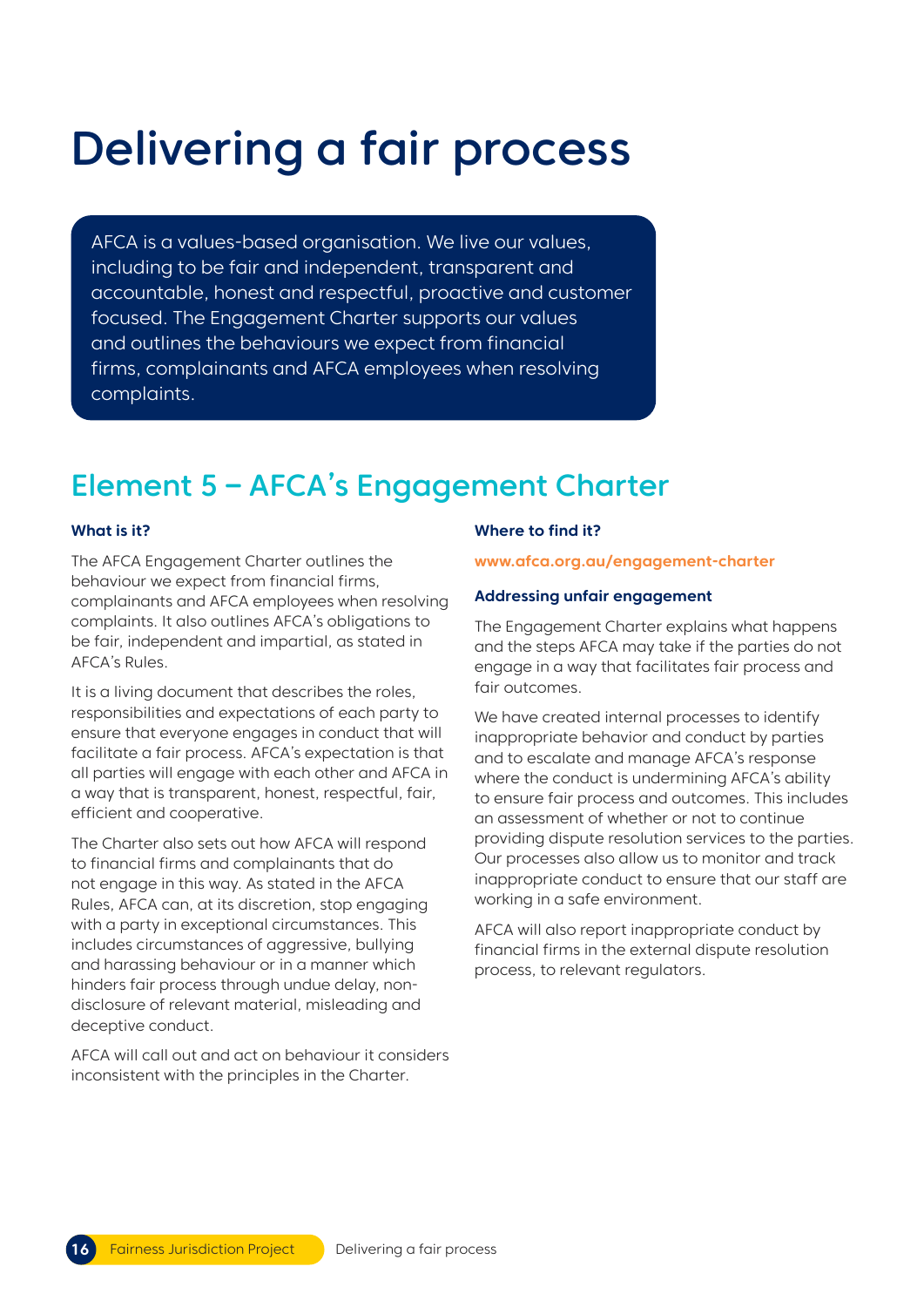### <span id="page-16-0"></span>Element 6 – Delivering fair process

AFCA focuses on delivering a fair process ensuring that we engage in procedural fairness and balance the need for the scheme to also be informal, efficient and flexible. Our process and systems are designed to deliver on our obligations.

#### **What is a fair process?**

The delivery of a fair process is a key element in ensuring that AFCA meets its obligations under the AFCA Rules. AFCA describes fair process as one that:

- **•** is efficient
- **•** assists the parties to identify and resolve the key issues in dispute
- **•** ensures the right tools are used to resolve the complaint
- **•** is accessible to all and ensures reasonable opportunities to participate
- **•** is predictable and easy to understand
- **•** delivers procedural fairness.

As part of the development of the AFCA framework, we have sought to ensure that fair process is embedded in our operations by:

- **•** providing enhanced investigations and procedural fairness training to staff to build capability and competency
- **•** developing revised investigation reasoning tables to ensure the key issues in dispute are consistently assessed in accordance with our approach
- **•** increasing the focus on telephone conciliation and use of mediation techniques to ensure a clear understanding of the issues, and allow an opportunity to clarify, be heard and make submissions in an informal forum
- **•** enhancing processes for dealing with challenging behaviour
- **•** focusing on the accessibility of our services to consumers who may be experiencing vulnerability
- **•** clarifying our approach to granting extensions of time and delay
- **•** revising our approach to the application of Rule A8.3 to unmeritorious complaints.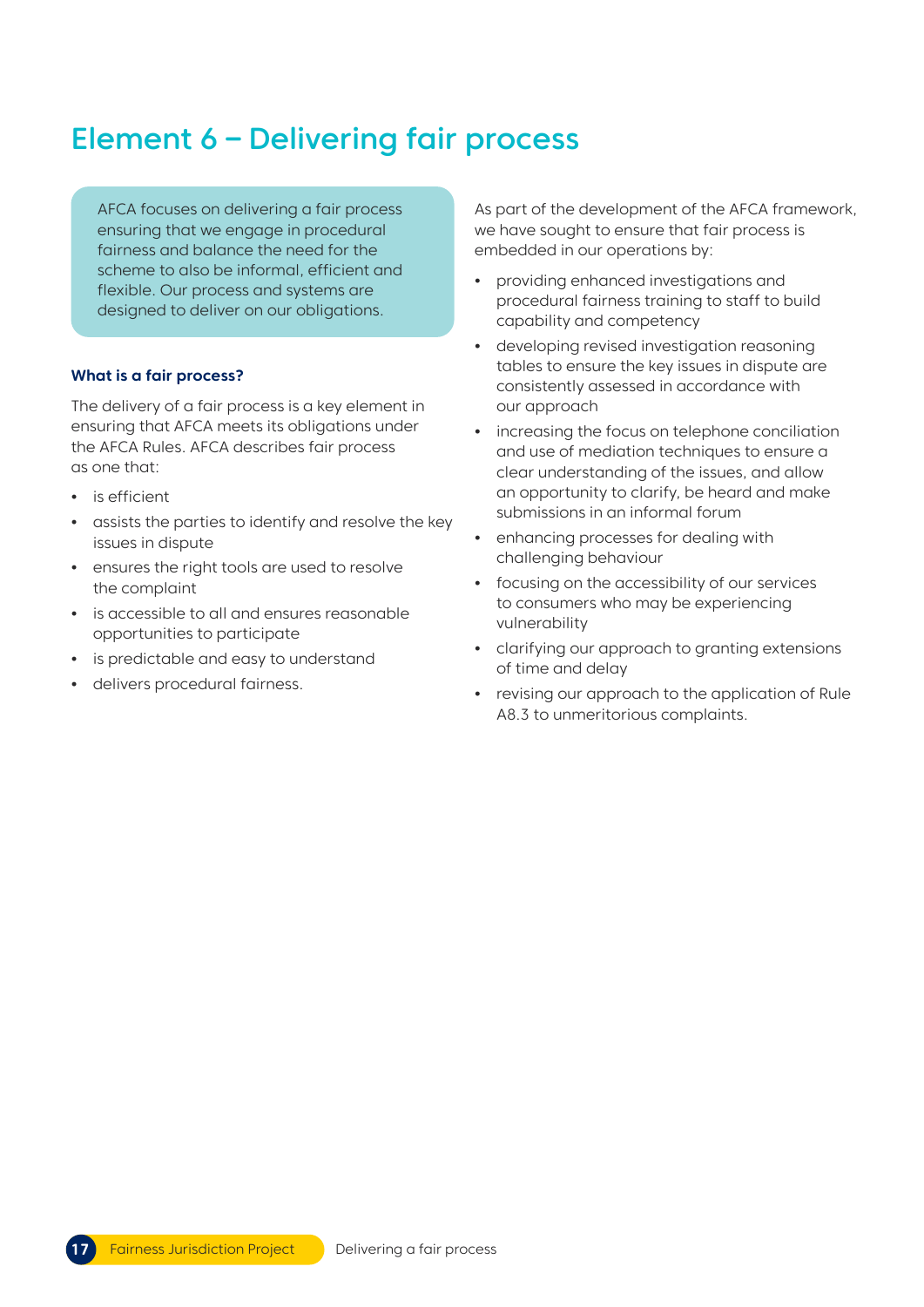## <span id="page-17-0"></span>Element 7 – Procedural fairness

Within the AFCA framework we have paid particular attention to the application of procedural fairness in the AFCA Rules. The key elements of AFCA's procedural fairness obligations are:

#### **The notice rule**

Adequate notice of the issues in complaint.

Opportunity to access the process, present the case and engage meaningfully.

**The bias rule**

Decision making that is independent of the parties and impartial.

A fair and unbiased hearing by AFCA.

#### **The hearing rule**

Reasonable consideration and assessment of the evidence.

#### **Key requirements**

As part of the AFCA framework, AFCA has established some key considerations to ensure it delivers on procedural fairness while balancing the need to engage in informal, efficient, and flexible dispute resolution:

- 1. Did the parties understand the issues in dispute?
- 2. Did any party need help to access, understand or engage in the process?
- 3. Were the parties given a fair opportunity and reasonable time to present and respond to information?
- 4. Was the case manager or decision maker impartial and did AFCA manage actual or perceived bias?
- 5. Did AFCA undertake reasonable consideration and assessment of the material before it?
- 6. Was the process managed in a way that produced a fair outcome?

AFCA has now included these criteria in its Quality Assurance processes to ensure it is meeting its obligations to deliver a fair process in its complaint handling and decision making.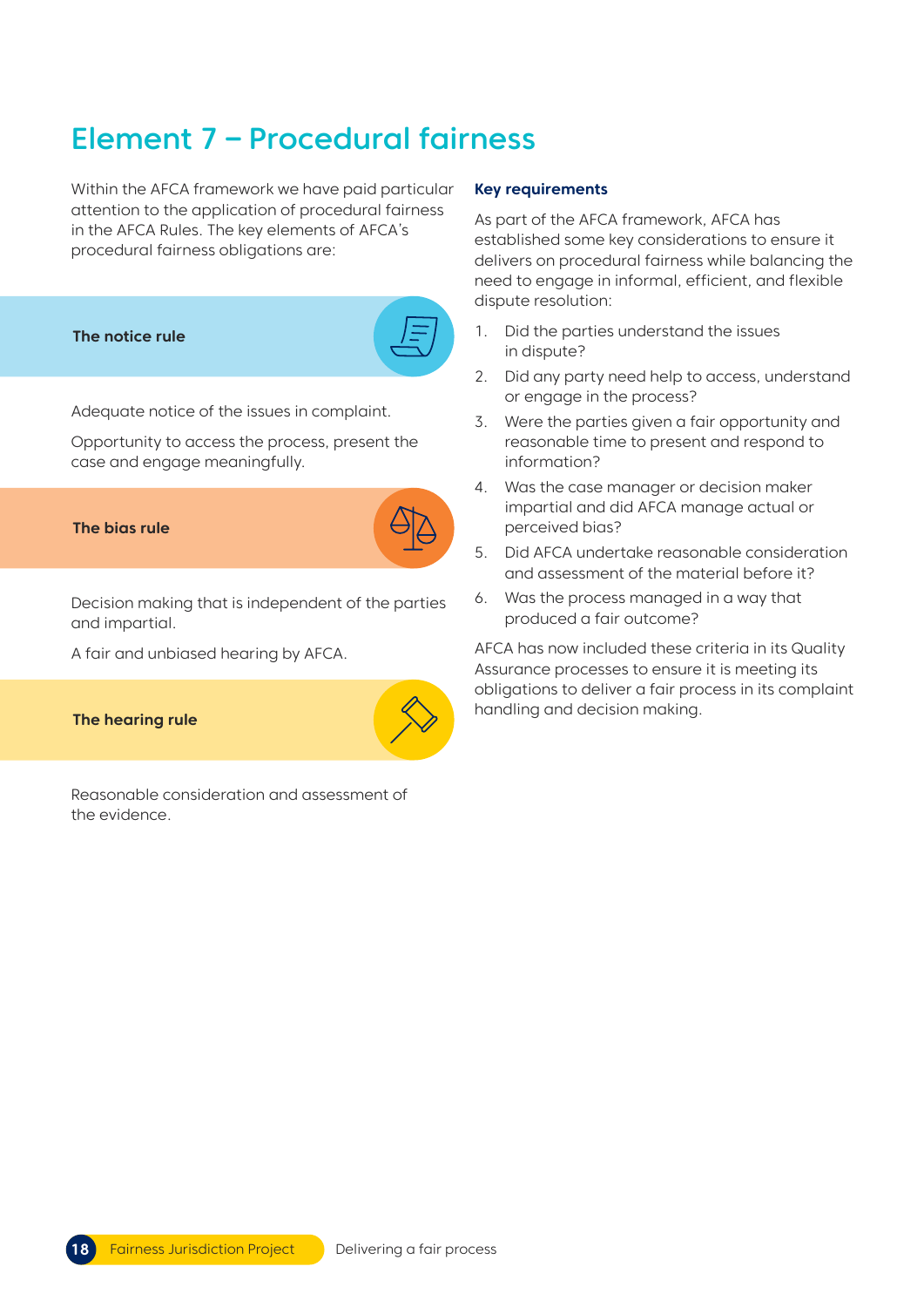## <span id="page-18-0"></span>Providing a fair outcome

Our focus is to deliver fair, consistent and predictable outcomes in the resolution of financial complaints.

## Element 8 – Fair outcomes

In reviewing the University of Melbourne research and in assessing recent court decisions about our jurisdiction, we identified the following key considerations to help us deliver fair outcomes in our decision making:

- **•** Were the relevant issues properly identified and assessed?
- **•** Did the decision address the key assertions made by the parties?
- **•** Did the decision clearly set out the relevant facts?
- **•** Did the decision take into account relevant law, regulatory guidelines, industry practice, and AFCA's approach?
- **•** Was the outcome fair in all the circumstances?
- **•** Was the decision accessible, clear and persuasive?
- **•** Was the decision one that a decision maker acting reasonably would make?
- **•** Did the determination bring finality to the complaint?

These matters now form the basis of our Quality Assurance Framework when reviewing outcome and reasons in our decisions.

We have also revised decision templates to specifically call out and explain why a decision is fair. This may be as simple, for example, as saying a decision is fair because the financial firm has or has not met its legal obligations to the complainant.

These initiatives promote the delivery of consistent fair outcomes.

**1919** Fairness Jurisdiction Project Providing a fair outcome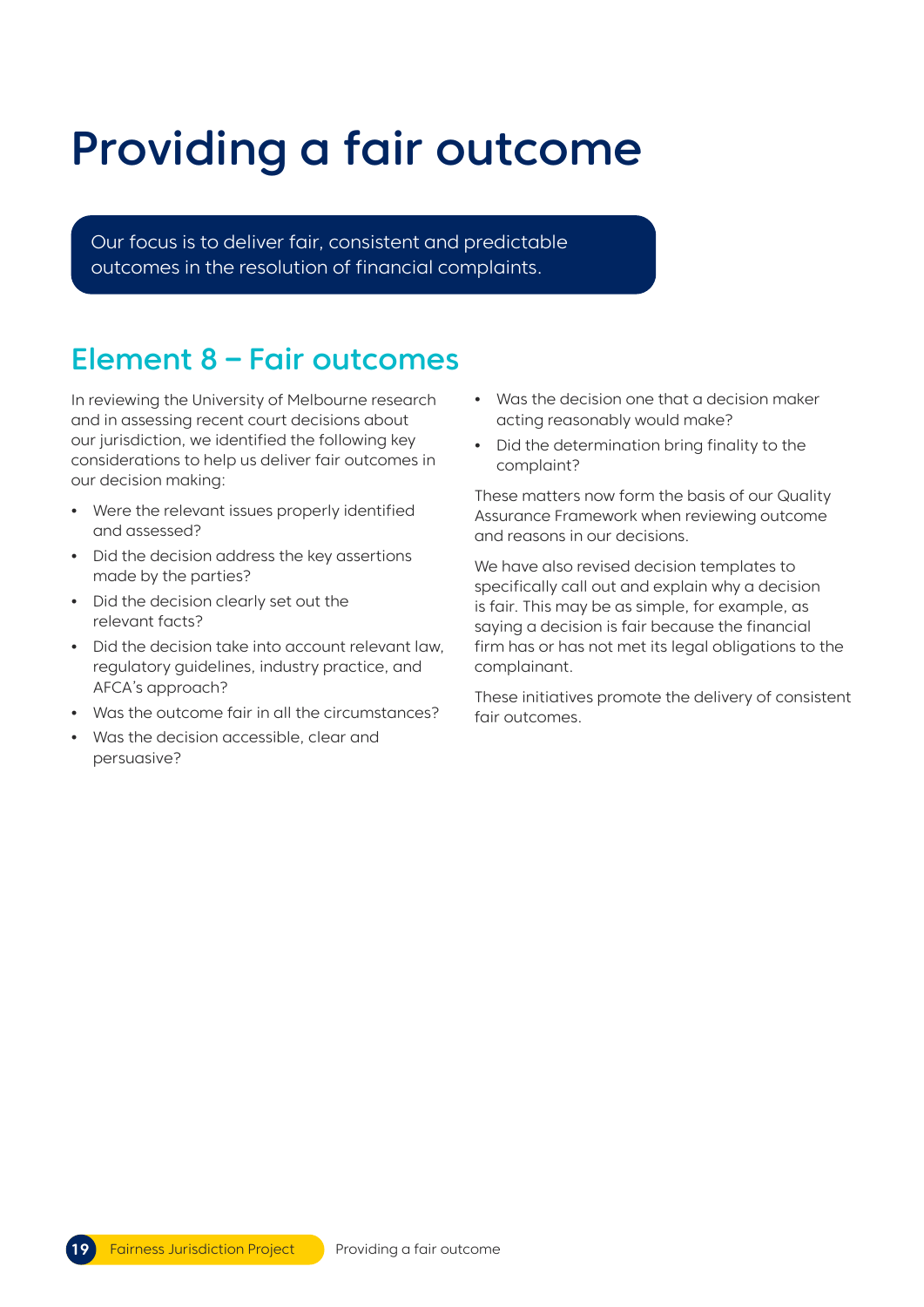### <span id="page-19-0"></span>Element 9 – Fair remediation

Our focus is to ensure that fair remediation is achieved where liability is established.

AFCA's role is to compensate for loss suffered by a complainant as a result of the financial firm's error or breach. AFCA's role is not to punish or penalise a financial firm. Our approach to remediation is to compensate the complainant for their direct financial and non-financial loss caused by the financial firm's conduct, if it is fair to do so.

AFCA has a wide range of remedies at its disposal set out under Section D of our Rules.

We focus on providing the most appropriate remedy for the circumstances of the complaint. We compensate for the loss suffered such that the remedy is tailored to the circumstances.

We have current Approach documents that outline how AFCA will assess and compensate loss for different types of complaints and we clearly articulate the remedy awarded in decisions to minimise ambiguity and subsequent disputes between the parties. We have however identified the need to update our guidance on our approach to financial and non-financial loss in addition to issues of contribution, mitigation and apportionment. This work will form part of AFCA's work on its approach library going forward.

### Element 10 – Documenting fair outcomes

Once a complaint is resolved, the parties may enter into terms of settlement to capture the outcome.

We have revised our **[Approach to Terms of](https://www.afca.org.au/about-afca/publications/approach-terms-of-settlement)  [Settlement](https://www.afca.org.au/about-afca/publications/approach-terms-of-settlement)** and developed guidance for stakeholders to capture fair outcomes and provide certainty to the parties to the dispute.

This may be of particular assistance to many of our unrepresented complainants and smaller AFCA members.

Our guidance sets out our approach to settlement documents and to interpreting terms of settlement by outlining:

- **•** what governing principles should inform the terms of settlement
- **•** what the terms of settlement should cover
- **•** what to consider when drafting nonstandard terms
- **•** how terms of settlement can affect a further or current complaint with AFCA.

Our guidance helps the parties to accurately document the resolution of a complaint and in particular provides guidance to:

- **•** the complainant before signing the terms of settlement
- **•** the financial firm when drafting any terms of settlement.

AFCA has an obligation under section 1052E of the Corporations Act and ASIC Regulatory Guide 267 to report concerns about any unfair terms of settlement to the relevant regulator.